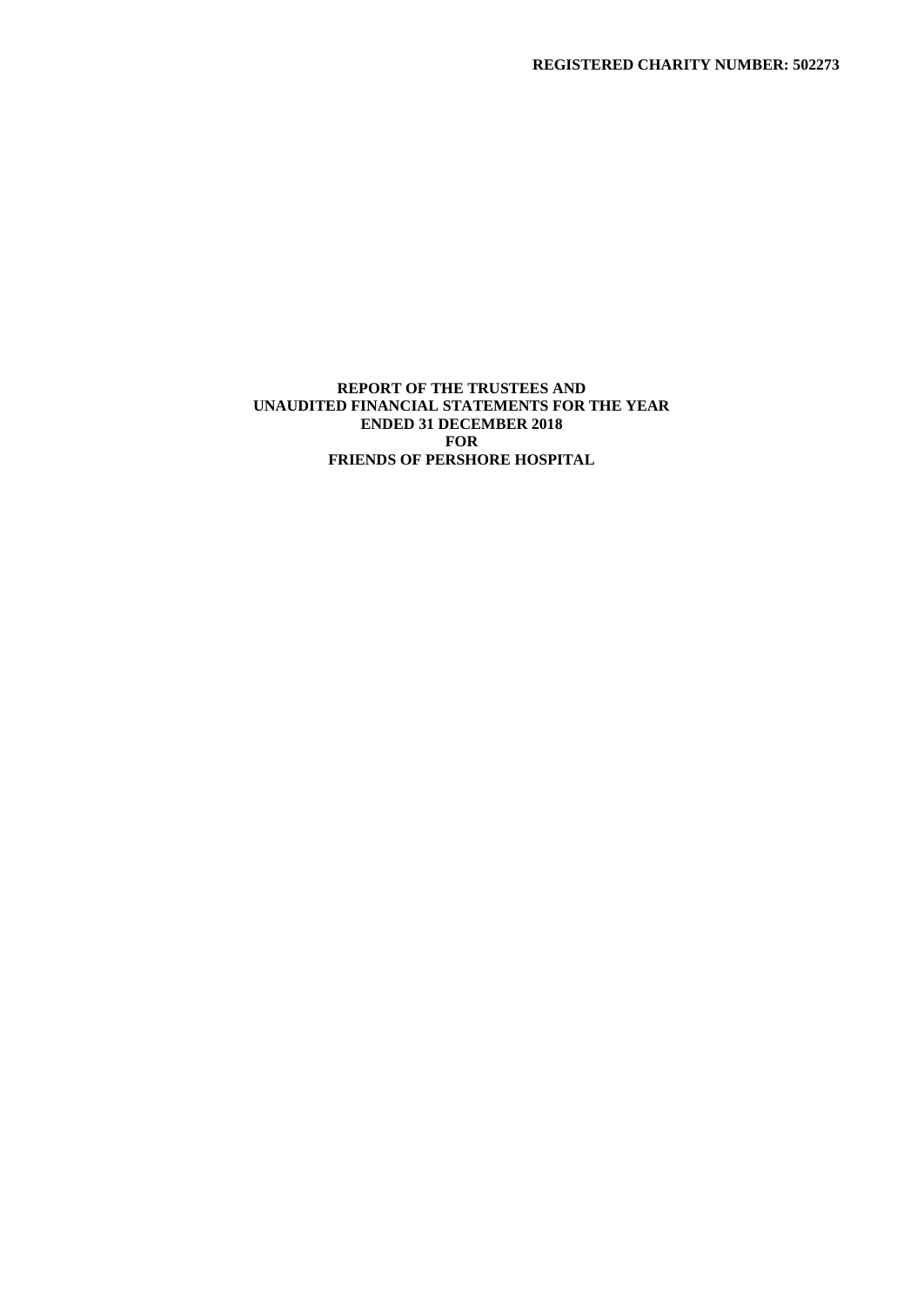# **CONTENTS OF THE FINANCIAL STATEMENTS**

**Page**

| Chairman's Report                          | 1 to 2              |
|--------------------------------------------|---------------------|
| Reference and Administrative Details       | 3                   |
| Trustees' Annual Report                    | 4 to 6              |
| Independent Examiner's Report              | 7                   |
| <b>Statement of Financial Activities</b>   | 8                   |
| <b>Balance Sheet</b>                       | 9                   |
| Notes to the Financial Statements          | $10 \text{ to } 14$ |
| Detailed Statement of Financial Activities | 15                  |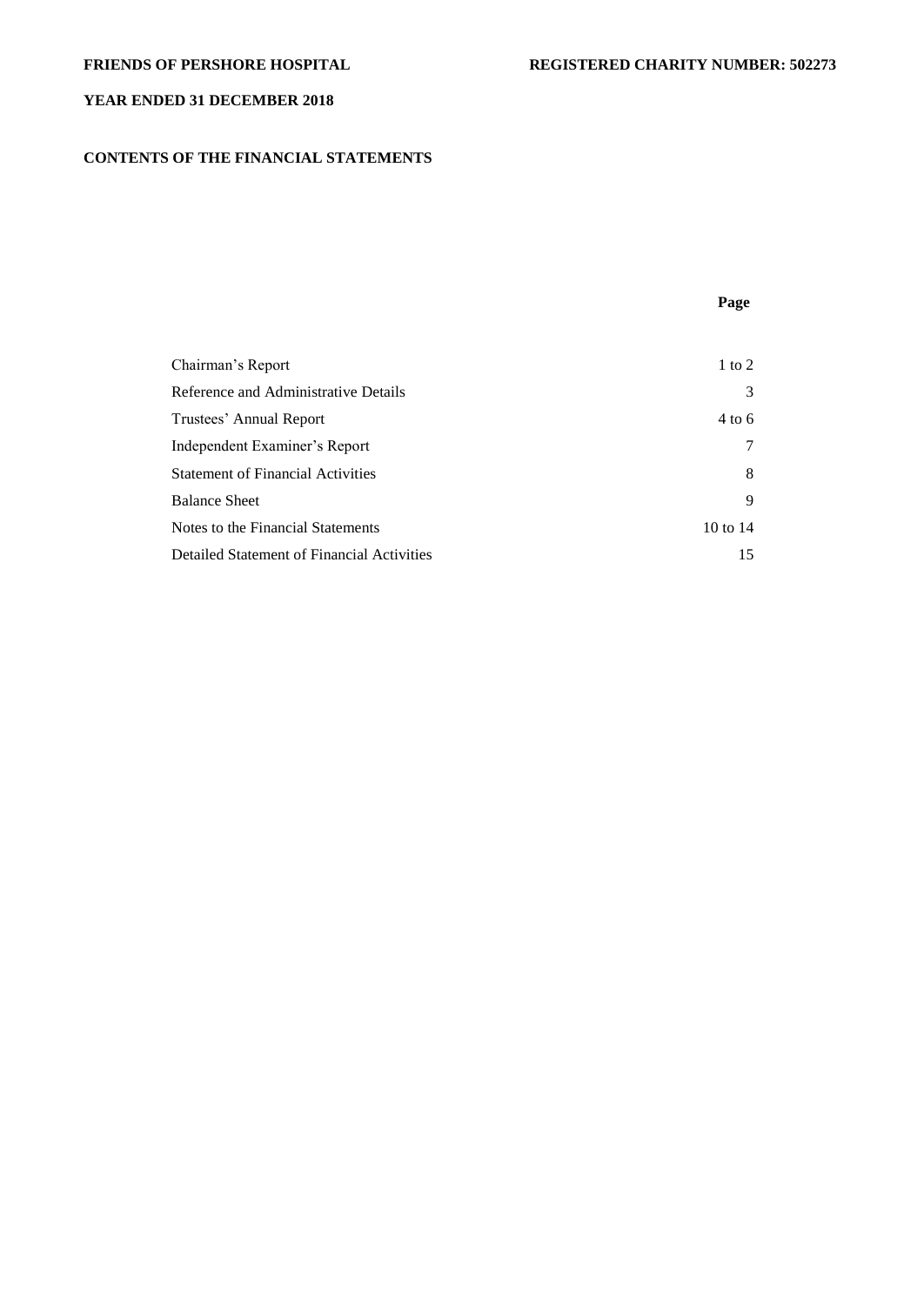## **CHAIRMAN'S REPORT**

In 2018 I was unfortunate enough to have a small accident in which I damaged my Achilles tendon. However, I was fortunate that part of my treatment and rehabilitation took place in Pershore Community Hospital. Thus, I was able to experience, first hand, the high level of treatment and care that is so often reported to us. If I was proud, before this, to be associated with the Hospital, I am even more so now.

The way the staff looked after me was exemplary and in observing the general level of nursing care, it was clear to me that this was the case for all the patients, even those with dementia problems who posed a particular challenge for the nurses. Sadly, an increasing number of patients do have such afflictions these days, and this situation adds just a further layer of difficulty to the staff's efforts to get those they care for fit to return to their homes.

So, I would like to repeat my thanks to the whole staff of the Hospital and tell them, once again, what a fine job they are doing for local people. How can anyone even consider that Community Hospitals should be closed? I do hope we have heard the last of that nonsense!

Although it doesn't seem that long since the new Hospital was opened by the Duchess of Gloucester (14years?), quite a lot of the equipment and furnishings that the Friends donated (costing nearly half a million Pounds) is starting to show its age so has had to be replaced. Unfortunately, as usual, no funds are available from the NHS to do this, so the Friends have stepped in to the tune of nearly £40,000 this year. In addition to this, as you may remember, we contributed to the cost of some of the medical equipment needed in the newly redeveloped Abbottswood surgery – which is very smart and efficient, patients tell me. We are about to make a similar contribution that will help to expand the range of treatment provided locally at the Pershore Medical Practice.

St.Richard's Hospice staff have told us that the training mannequin that the Friends funded last year has proved to be a great boon in the training of staff in the handling of terminally ill patients. There are many families in and around Pershore who have benefitted from the wonderful end-of-life care that St. Richard's provides, both at their Hospice in Worcester and in the community. We are proud to be able to support this Charity.

None of this would be possible without the continued flow of funds to the Friends. For this we have to thank, in the main, the local residents who make bequests and legacies to us. These are our major source of income and one for which we are very grateful.

There is no doubt that, quite apart from the obvious importance of supplementing NHS funds in local healthcare, people who have been patients in the Hospital and their relatives recognise the need and are generous in the bequests they make to us. As you may remember, we have decided not to carry out fundraising programmes and events. We do have, as you will see from the accounts, a healthy reserve. We shall only carry out additional fund-raising if we are called upon and agree to help fund a significant development in local healthcare.

There are very many Charities, both local and national, that compete for public donations and by adopting this policy we can reduce the element of competition just a little. So, we thank the people who have remembered the Friends in their Wills and hope that this will continue.

What we do need, however, is more Members – and the minimum subscription is only  $\pounds 10$  per annum. For your information, Ann Stephens, our Membership Secretary, acting on advice, recommended that we investigated the effect of Data Protection legislation on the Friends. We asked our solicitor's advice and as a result we have registered with the Information Commissioner's Office who can provide us with any changes to legislation that could affect the Friends and how we handle membership details in the future. At present our processes comply and we can continue to manage as we are. The sum of £35 is paid annually for this protection.

Although the fees are important as an earnest of commitment, the voluntary support of Members for the Committee is very valuable. We are always on the lookout for people who would like to become more closely involved by joining us on the Committee. So please see our Membership Secretary after the Meeting if you would like to join the Committee, pay your sub, make a donation or, even better, can recommend anyone to us that you think might like to be involved in our valuable and valued work.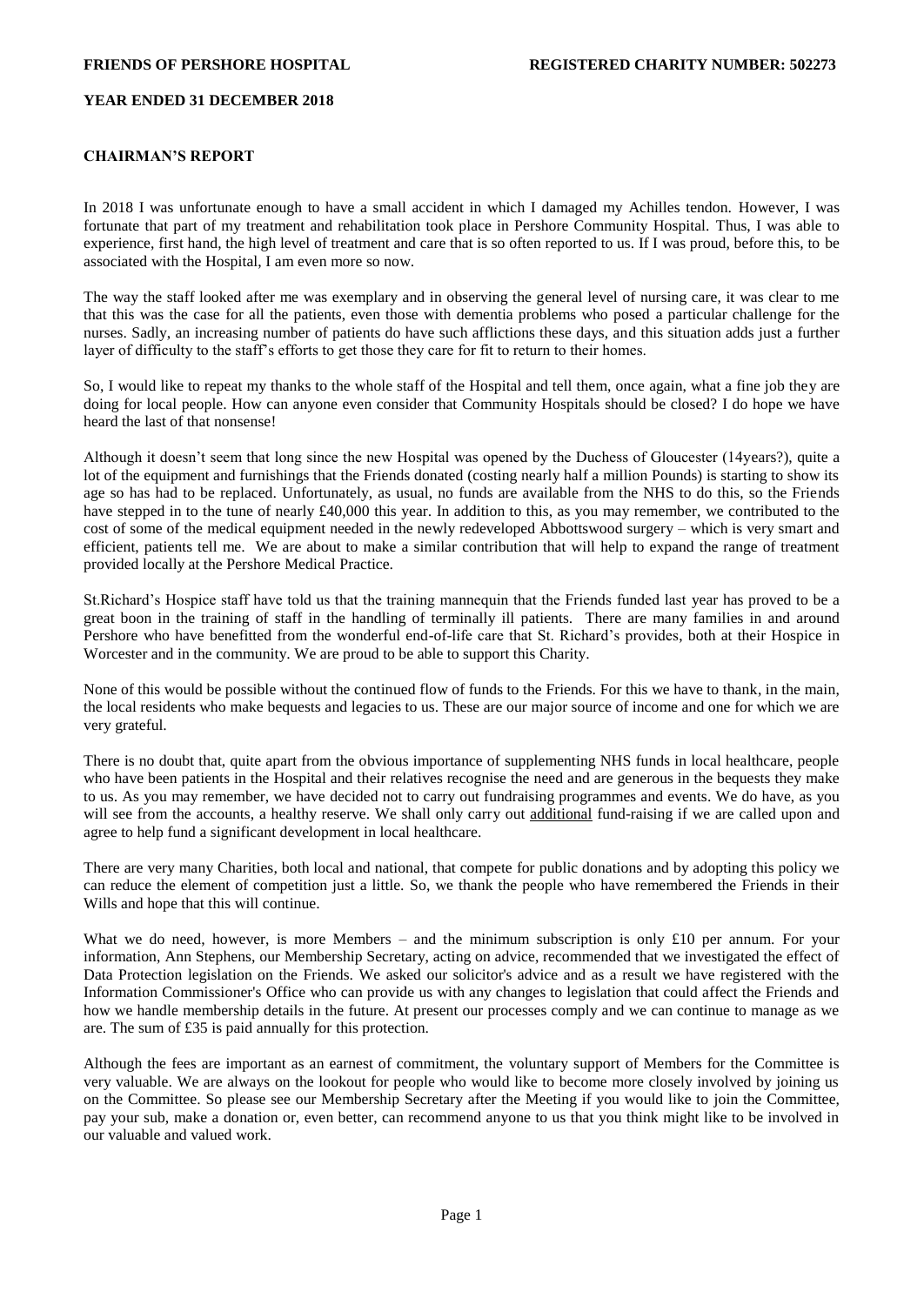## **CHAIRMAN'S REPORT (continued)**

Our Matron, Dan Marshall continues to manage and inspire the Hospital team and was pleased to tell us that the Hospital Staff is now almost up to full strength, following an intensive recruiting programme. It seems that our Hospital is an attractive place to work – certainly I found, during my stay, that the whole place has a happy and efficient air about it.

As you may know, Dan is also responsible for the management and deployment of the District Nurses, so is having a big impact on health locally. We understand that the average length of stay in our Hospital is just over 17 days – this is well below the National average and is tribute to our team's ability to get people well enough to go home – something that I can tell you, all us patients crave!

So that's it for this year. We are grateful to all of you for your support but wish there were more of you. I hope that next year I shall be able to report again on a healthy, happy Hospital, more people cared for and cured and a continued investment by the Friends in this process.

Mrs Patricia Freeman - Trustee and Chairman

Date: 4 March 2019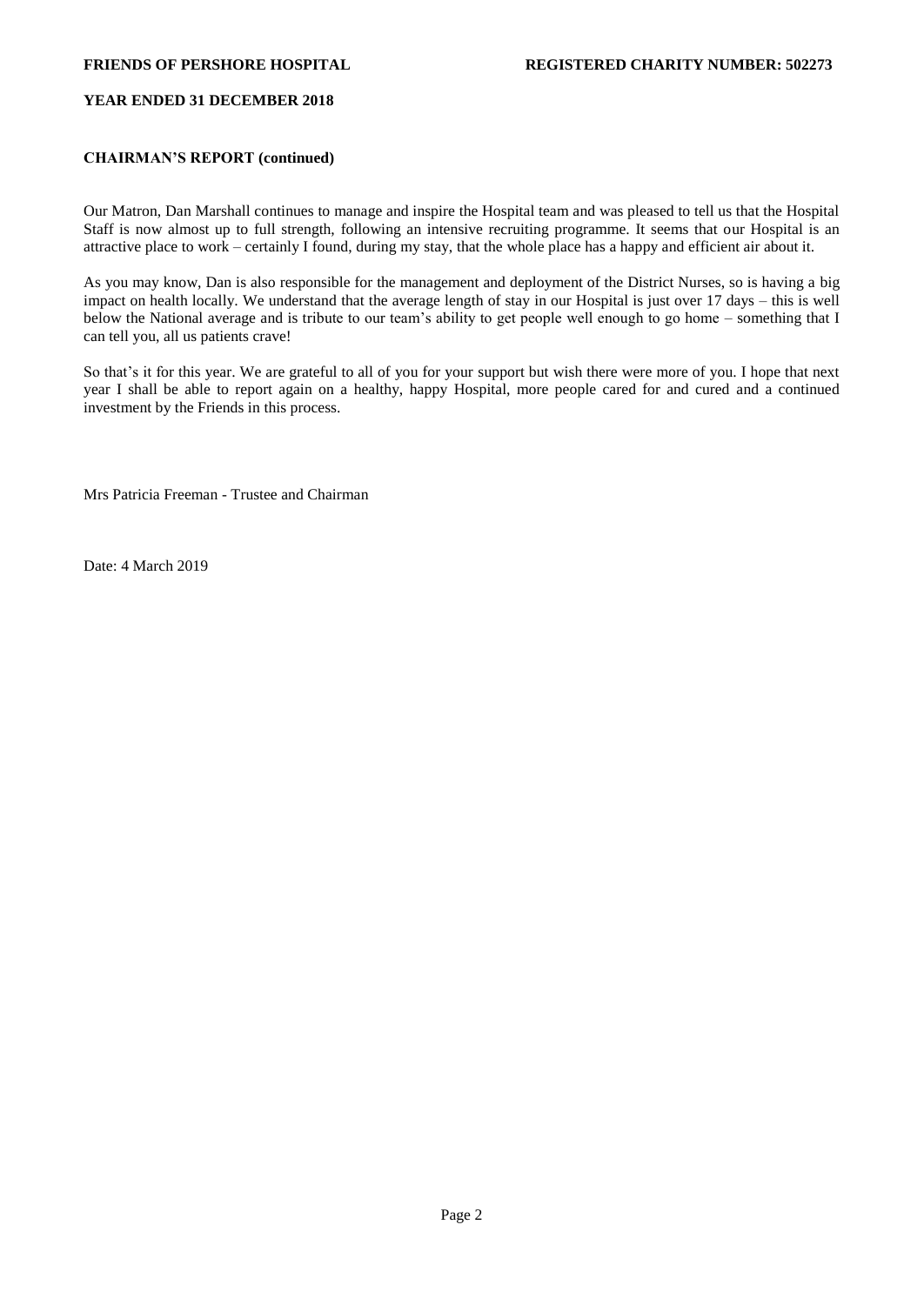# **REFERENCE AND ADMINISTRATIVE DETAILS**

| <b>Charity Registration Number</b> | 502273                                                                                                                                                                                                                            |
|------------------------------------|-----------------------------------------------------------------------------------------------------------------------------------------------------------------------------------------------------------------------------------|
| <b>Principal Address</b>           | Pershore Hospital<br>Queen Elizabeth Drive<br>Pershore<br>Worcestershire<br><b>WR10 1PS</b>                                                                                                                                       |
| <b>Chairman</b>                    | Mrs Patricia Freeman                                                                                                                                                                                                              |
| <b>Vice Chairman</b>               | Mr Michael Amies                                                                                                                                                                                                                  |
| Treasurer                          | Mr Peter John Belcher                                                                                                                                                                                                             |
| <b>Membership Secretary</b>        | Ms Elizabeth Ann Stephens                                                                                                                                                                                                         |
| <b>Secretary</b>                   | Mrs Karen Hodges                                                                                                                                                                                                                  |
| <b>Trustees</b>                    | Mr Stephen Cook<br>Mrs Linda Hamlin<br>Mr John Charles Ogle<br>Mrs Elizabeth Gill<br>Mrs Jan Garratt<br>Mrs Primula Mary Harwood<br>Dr Judith Dale<br>Mrs Sally Bishop (from 4 April 2018)<br>Mrs Mary Coburn (from 4 April 2018) |
| <b>Independent Examiner</b>        | Baldwins (Evesham) Limited<br>Chartered Accountants and Statutory Auditor<br>Almswood House<br>93 High Street<br>Evesham<br>Worcestershire<br><b>WR11 4DU</b>                                                                     |
| <b>Bankers</b>                     | Lloyds Bank plc<br>19 High Street<br>Evesham<br>Worcestershire<br><b>WR11 4DQ</b>                                                                                                                                                 |
| <b>Patrons</b>                     | The Mayor of Pershore<br>Lord Spicer of Cropthorne<br>Mrs Harriett Baldwin M.P.<br>Rev. Clare Lording<br>Dr Kate Young<br>Dr Clare Wunch<br>Mr John Hine                                                                          |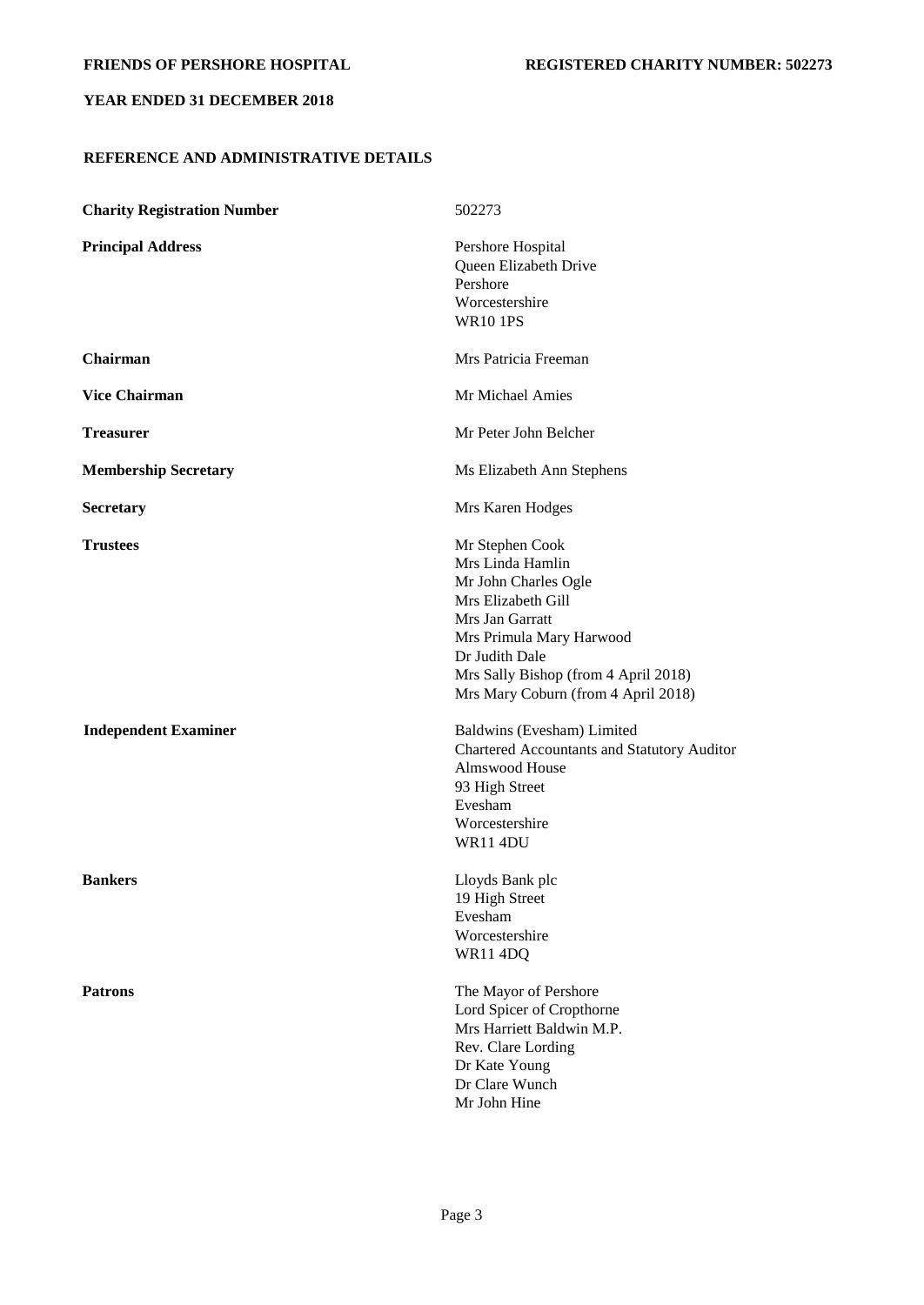### **REPORT OF THE TRUSTEES**

The Trustees present their report and the unaudited financial statements of the charity for the year ended 31 December 2018. The trustees have adopted the provisions of the Statement of Recommended Practice (SORP) "Accounting and Reporting by Charities" (FRS 102) in preparing the annual report and financial statements of the charity.

The financial statements have been prepared in accordance with the accounting policies set out in notes to the accounts and comply with the charity's governing document, the Charities Act 2011 and Accounting and Reporting by Charities: Statement of Recommended Practice applicable to charities preparing their accounts in accordance with the Financial Reporting Standard applicable in the UK and Republic of Ireland published on 16 July 2014 (as amended by Update Bulletin 1 published on 2 February 2016).

### **Governing document**

The charity is governed by the Objects and Rules Report originally accepted in January 1952, most recently approved and updated by the members on 21 April 2009.

The charity was registered as the Friends of Pershore Cottage Hospital in 1973, which has since been shortened to the Friends of Pershore Hospital and is a member under the Charity Commission of England and Wales.

### **Committee**

The Committee members in office during the year are shown on page 2.

Committee members are selected from members of the Friends by election at the Annual General Meeting, or by election by the Committee to fill a casual vacancy which can be held until the conclusion of the subsequent Annual General Meeting. The Object and Rules declares that the Committee shall consist of the Chairman, Secretary and Treasurer of the Society and not less than eleven, nor more than seventeen other persons at any time. This has been honoured throughout 2018.

### **Risk management**

The trustees have a duty to identify and review the risks to which the charity is exposed and to ensure appropriate controls are in place to provide reasonable assurance against fraud and error.

The risk management programmes in place provide assurance to the Trustees and supporters of the Friends of Pershore Hospital. The Committee has assessed the major risks to which the charity is exposed, in particular, those related to the operations and finances of the Society and is satisfied that systems are in place to mitigate the exposure to the major risks. The assessments of risk controls are under continual review.

The day to day procedures are overseen by the charity's Chairman, Mrs Patricia Freeman.

### **Trustees' responsibilities statement**

The trustees are responsible for preparing the Trustees' Annual Report and the financial statements in accordance with applicable law and United Kingdom Accounting Standards (United Kingdom Generally Accepted Accounting Practice).

The law applicable to charities in England & Wales requires the trustees to prepare financial statements for each financial year which give a true and fair view of the state of affairs of the charity and of the incoming resources and application of resources of the charity for that period. In preparing these financial statements, the trustees are required to:

- educate the public in the needs of the patients of the Pershore Hospital
- select suitable accounting policies and then apply them consistently
- observe the methods and principles in the Charities SORP 2015 (FRS 102)
- make judgements and estimates that are reasonable and prudent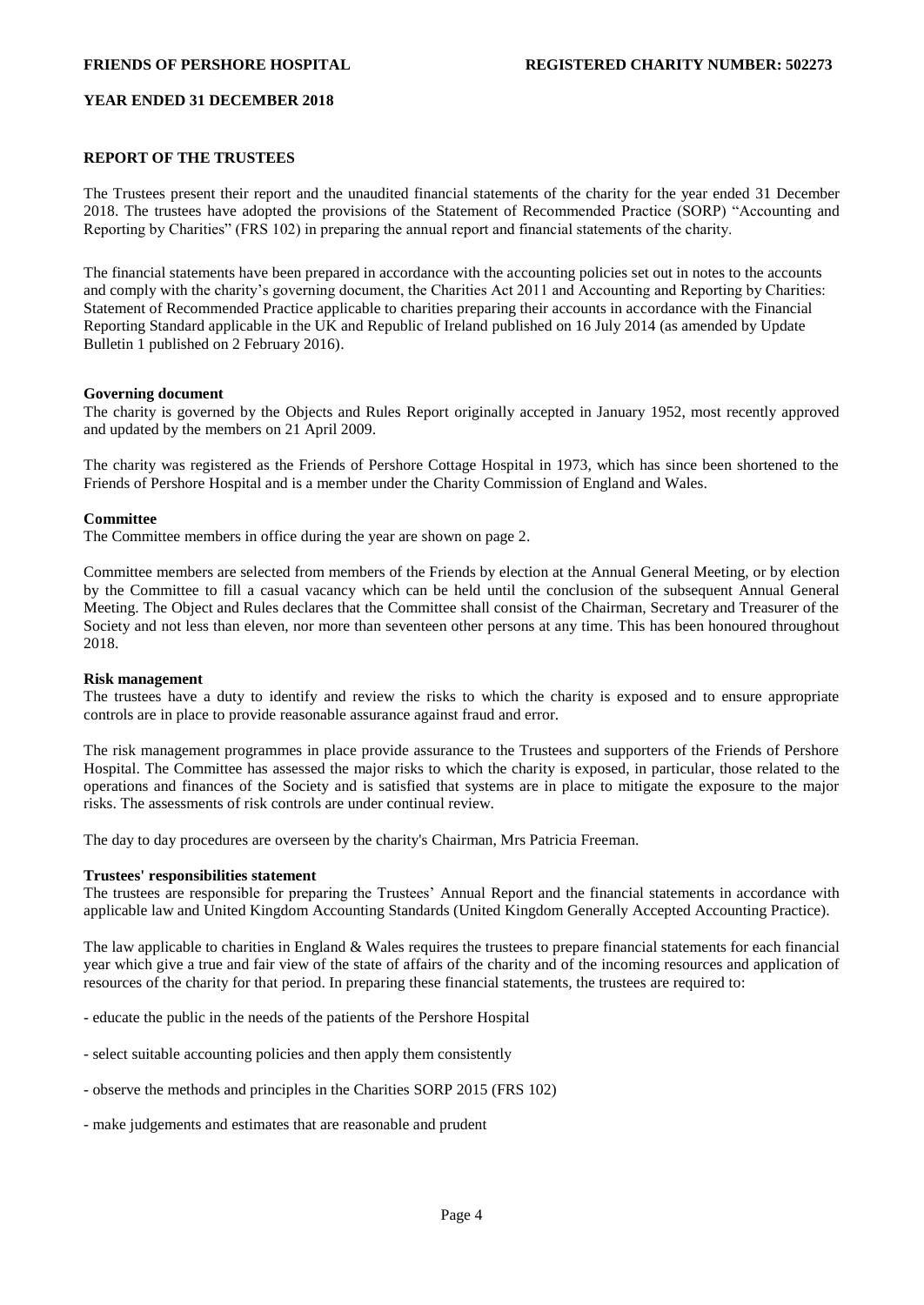### **REPORT OF THE TRUSTEES (continued)**

### **Trustees' responsibilities statement (continued)**

- state whether applicable accounting standards have been followed, subject to any material departures disclosed and explained in the financial statements

- prepare the financial statements on the going concern basis unless it is inappropriate to presume that the charity will continue in operation

The trustees are responsible for keeping proper accounting records that disclose with reasonable accuracy at any time the financial position of the charity and enable them to ensure that the financial statements comply with the Charities Act 2011, the Charities

(Accounts and Reports) Regulations 2008 and the provisions of the trust deed. They are also responsible for safeguarding the assets of the charity and hence for taking reasonable steps for the prevention and detection of fraud and other irregularities.

The trustees are responsible for the maintenance and integrity of the charity and financial information included on the charity's website. Legislation in the United Kingdom governing the preparation and dissemination of financial statements may differ from legislation in other jurisdictions.

## **OBJECTIVES AND ACTIVITIES**

### **Objectives and aims**

The key object of the charity is to be that of relieving the patients and former patients of the Hospital and other invalids in the community who are sick, convalescent, disabled, infirm or in need of financial assistance and generally to support the charitable work of the Hospital and other hospitals at which the patients from Pershore and District normally received treatment.

The Objects and Rules Report indicates that the Friends have the power and responsibility to carry out the above object through the ability to:

- educate the public in the needs of the patients of the Pershore Hospital

- foster co-operation and inter-communication between its members, other charitable institutions, Local Authorities, Hospital Authorities, local doctors and the National Health Service

- recruit, and assist in the recruitment of, volunteers in and for the Hospital

### **Objectives and aims**

- take and accept gifts or property for the objects of the Society

The Friends of Pershore Hospital is an unincorporated charity and is a non-sectarian, non-political charitable organisation with no subsidiaries.

### **Significant activities**

The principal activity of the Friends is to support the work of Pershore Hospital.

### **Public benefit**

In pursuance of the charity's objective, the Friends of Pershore Hospital have had regard to the guidance from the Charities Commission on the provision of public benefit. The first principle requires the Friends to identify the benefits and the second to demonstrate that these benefit the public or a section of the public. The principal object of the charity identifies the benefits, and the Chairman's Report details how the charity has delivered those benefits to the patients of Pershore Hospital, their relatives and friends as well as others requiring care in the community.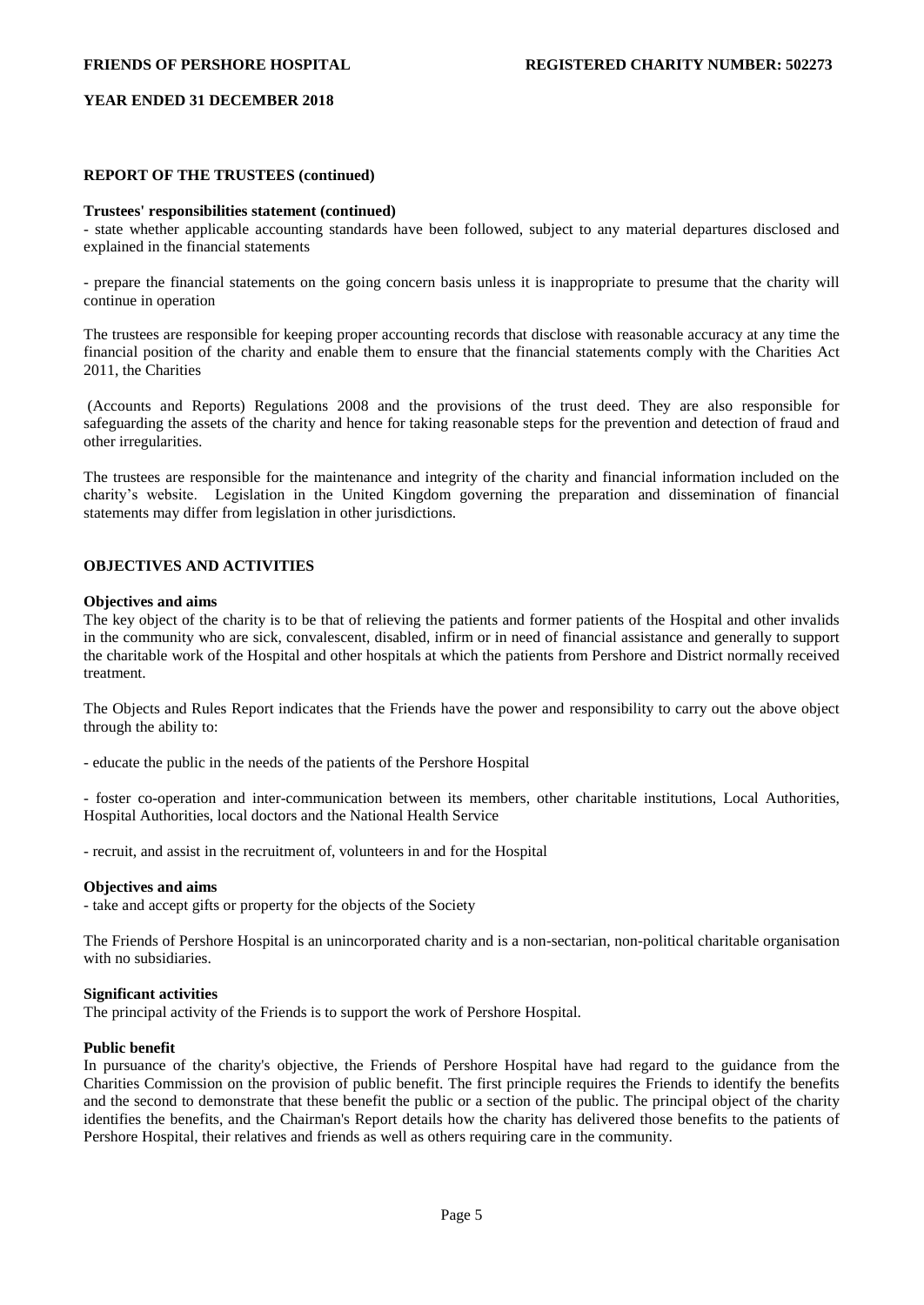## **REPORT OF THE TRUSTEES (continued)**

# **FINANCIAL REVIEW**

### **Results and reserves**

The results for the year are set out in the financial statements on pages 8 and 9. During the year income amounted to £33,659 (2017: £140,489) and expenditure to £61,064 (2017: £59,570).

The Committee recognises the importance of establishing a reserves policy to provide a prudent level of cover to meet future obligations. As a result, the Committee reviews its reserves on a regular basis and is holding funds in cash to fund its continuing programme of providing equipment for the new hospital.

# **REPORT OF THE TRUSTEES (continued)**

### **Results and reserves (continued)**

The net outgoing resources therefore, amounted to £27,405 (2017: £80,919 net incoming resources).

### **Exemptions from disclosures**

The Charity claims exemption from the requirement to prepare a Statement of Cash Flows under Section 1A of the FRS 102 for Small Companies (Update Bulletin 1 as published on 2 February 2016) where income is less than £500,000 (see note 1 to the accounts).

Approved by order of the board of trustees on 4 March 2019 and signed on its behalf by:

Mrs Patricia Freeman - Trustee and Chairman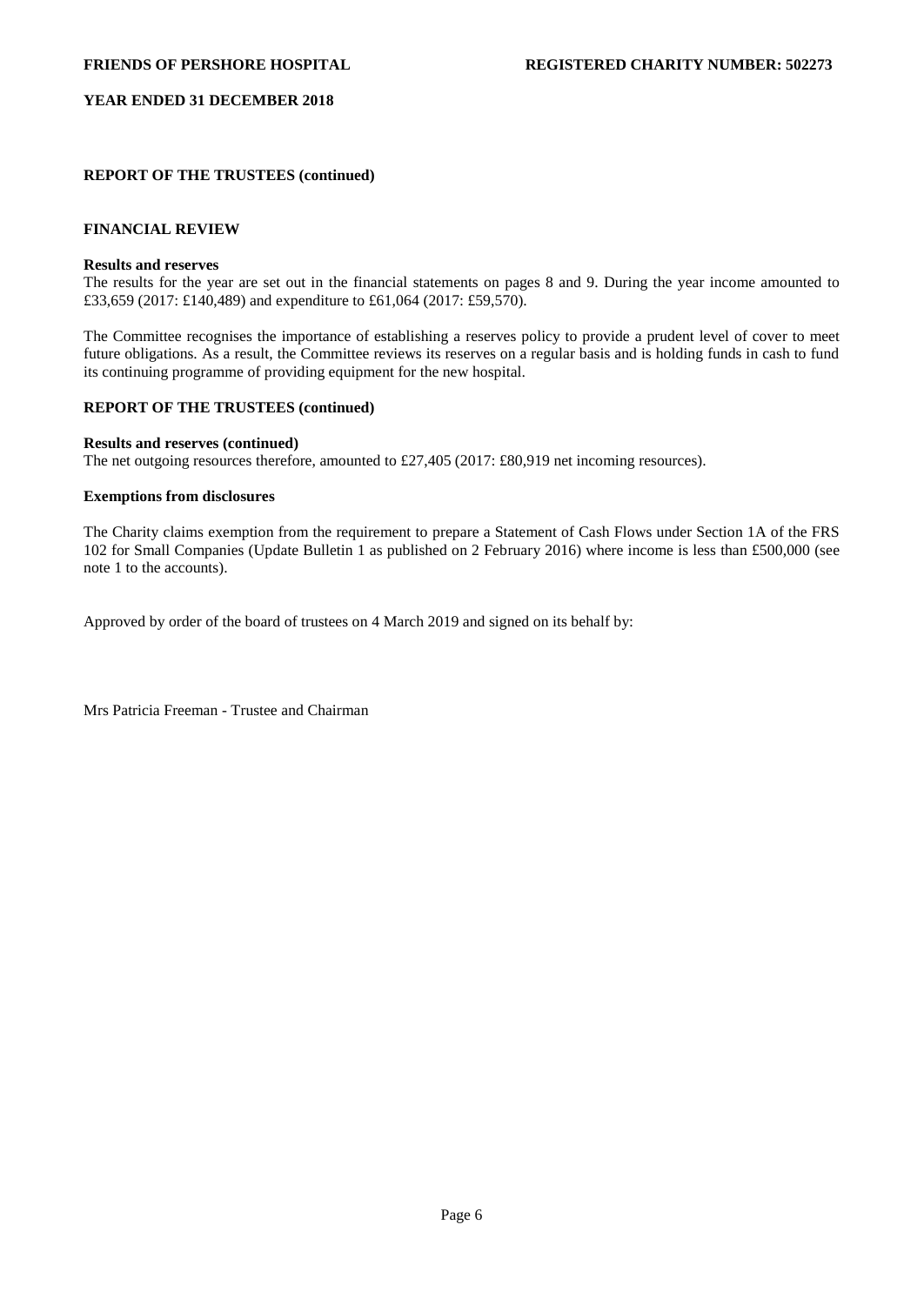## **INDEPENDENT EXAMINER'S REPORT TO THE TRUSTEES OF FRIENDS OF PERSHORE HOSPITAL**

I report to the trustees on my examination of the accounts of Friends of Pershore Hospital (the Charity) for the year ended 31 December 2018 set out on pages 8 to 9.

## **Responsibilities and basis of report**

As the trustees of the Charity you are responsible for the preparation of the accounts in accordance with the requirements of the Charities Act 2011 ('the Act'). I report in respect of my examination of the Charity's accounts carried out under section 145 of the 2011 Act and in carrying out my examination I have followed all the applicable Directions given under section  $145(5)(b)$  of the Act.

The charity's trustees are responsible for the preparation of the accounts. The charity's trustees consider that an audit is not required for this year (under Section 144(2) of the Charities Act 2011 (the 2011 Act)) and that an independent examination is required.

### **Independent examiner's statement**

I have completed my examination. I confirm that no material matters have come to my attention in connection with the examination giving me cause to believe that in any material respect:

- 1. accounting records were not kept in respect of the Charity as required in section 130 of the Act; or
- 2. the accounts do not comply with the applicable requirements concerning the form and content of accounts set out in the Charites (Accounts and Reports) Regulations 2008 other than any requirement that the accounts give a 'true and view' which is not a matter considered as part of an independent examination.

I have no concerns and have come across no other matters in connection with the examination to which attention should be drawn in this report in order to enable a proper understanding of the accounts to be reached.

William Bailey CTA ATT Baldwins (Evesham) Limited 93 High Street Evesham Worcestershire WR11 4DU

Date: 11 March 2019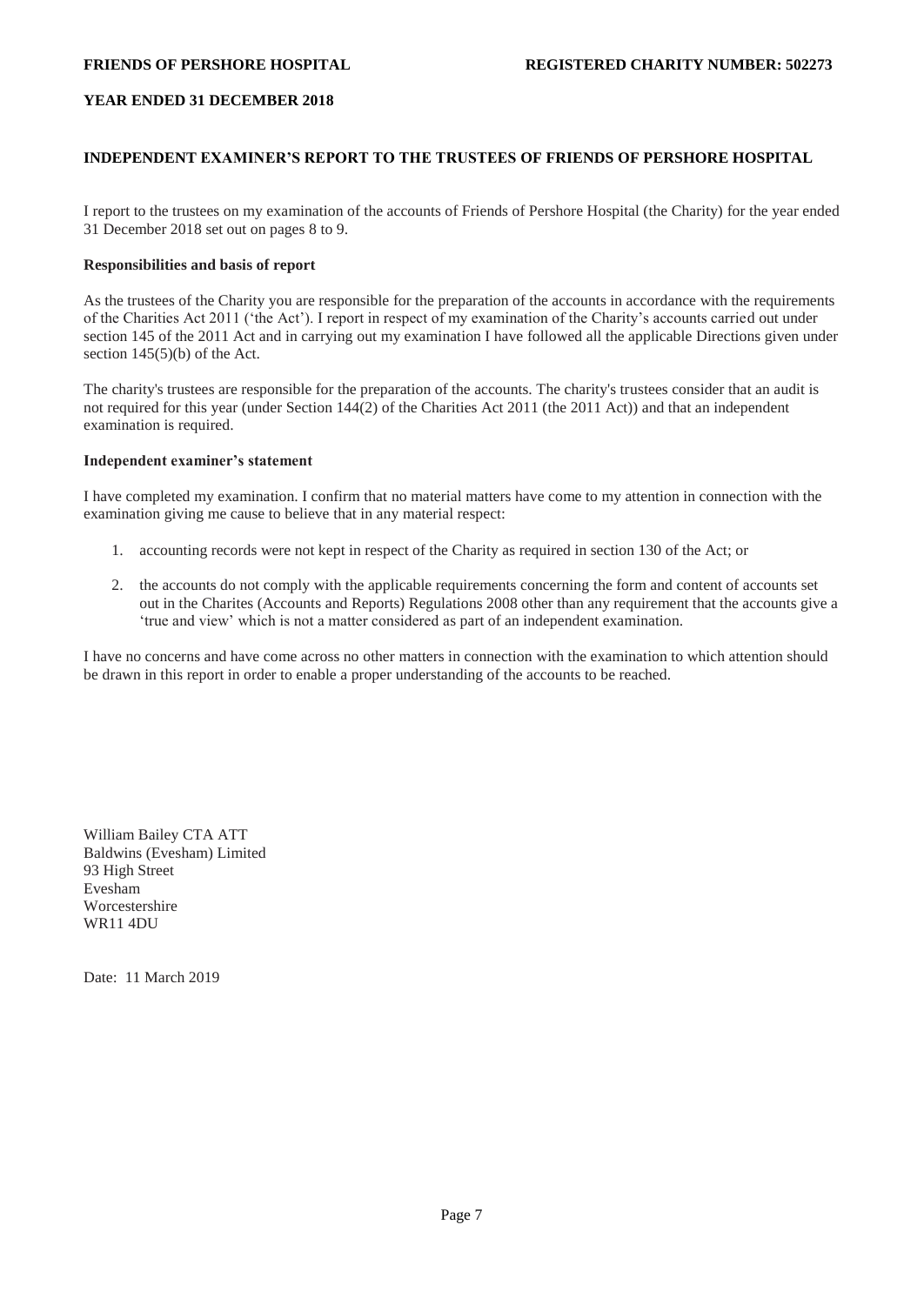# **STATEMENT OF FINANCIAL ACTIVITIES**

|                                          |                | 2018         | 2017         |
|------------------------------------------|----------------|--------------|--------------|
|                                          |                | Unrestricted | Unrestricted |
|                                          |                | funds        | funds        |
|                                          | <b>Notes</b>   | £            | £            |
| <b>INCOMING RESOURCES</b>                |                |              |              |
| Incoming resources from generated funds: |                |              |              |
| Voluntary income                         |                | 32,581       | 140,019      |
| Investment income                        | $\frac{2}{3}$  | 1,078        | 470          |
| <b>Total incoming resources</b>          |                | 33,659       | 140,489      |
| <b>RESOURCES EXPENDED</b>                |                |              |              |
| <b>Charitable activities:</b>            | $\overline{4}$ |              |              |
| Hospital expenses                        |                | 768          | 1,151        |
| Donations                                | 5              | 12,000       | 9,410        |
| Equipment and furnishings                |                | 46,485       | 46,990       |
| Governance costs                         | 6              | 1,811        | 2,019        |
| <b>Total resources expended</b>          |                | 61,064       | 59,570       |
| NET OUTGOING RESOURCES                   |                | (27, 405)    | 80,919       |
| <b>Reconciliation of funds:</b>          | 11             |              |              |
| Total funds brought forward              |                | 273,830      | 192,911      |
| <b>Total funds carried forward</b>       |                | 246,425      | 273,830      |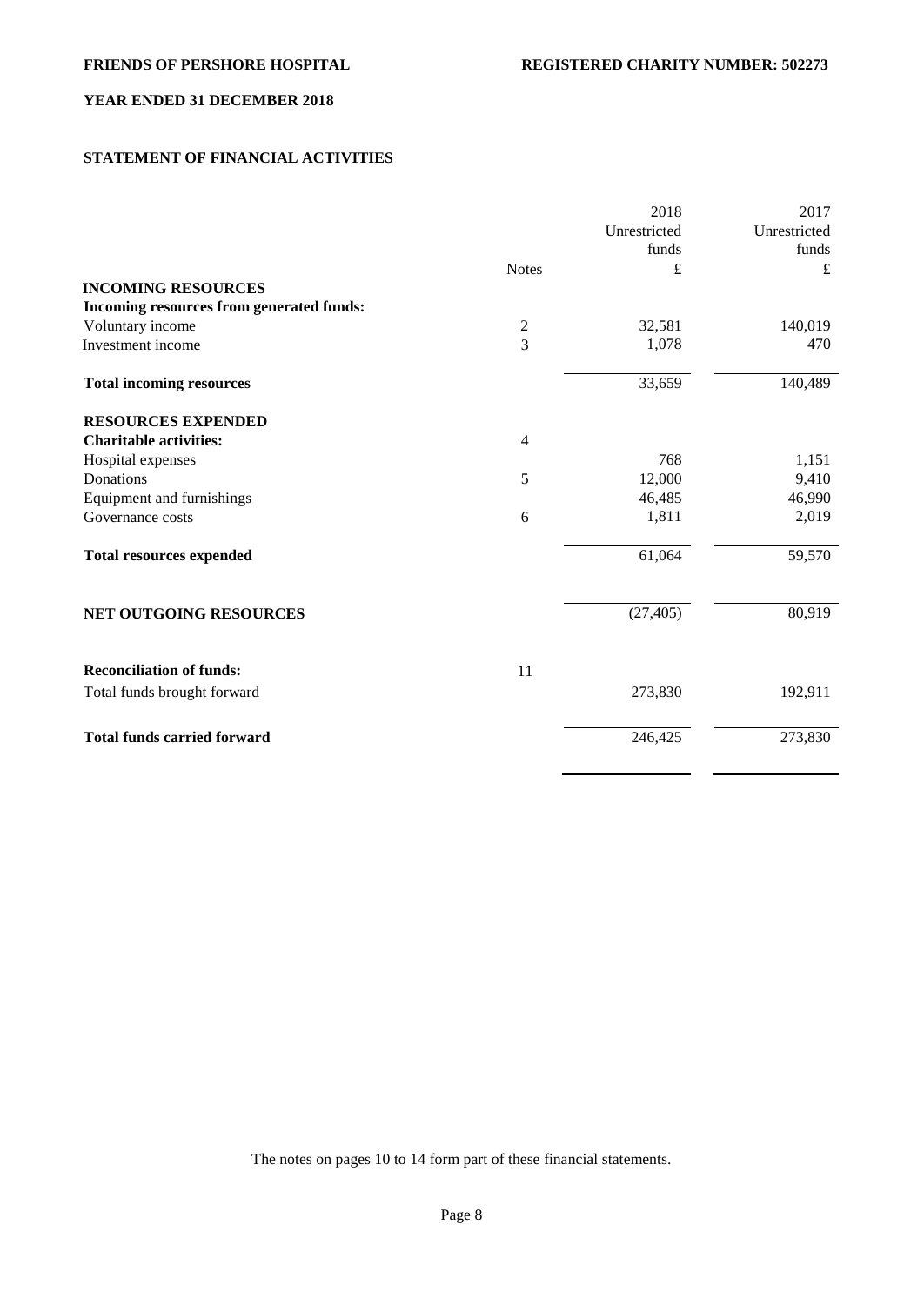## **BALANCE SHEET**

|                                                |      | 2018    | 2017    |
|------------------------------------------------|------|---------|---------|
|                                                | Note | £       | £       |
| <b>Current assets</b>                          |      |         |         |
| Prepayments and accrued income                 | 9    | 177     | 171     |
| Cash at bank                                   | 9    | 247,048 | 274,439 |
|                                                |      | 247,225 | 274,610 |
| Creditors: amounts falling due within one year | 10   | (800)   | (780)   |
| Net current assets                             |      | 246,425 | 273,830 |
| <b>Total assets less current liabilities</b>   |      | 246,425 | 273,830 |
|                                                |      |         |         |
| Net assets                                     |      | 246,425 | 273,830 |
| <b>Charity Funds</b>                           |      |         |         |
| Unrestricted funds                             | 11   | 246,425 | 273,830 |
| <b>Total charity funds</b>                     |      | 246,425 | 273,830 |

The financial statements were approved and authorised for issue by the Board on 4 March 2019.

Signed on behalf of the board of trustees:

Mrs Patricia Freeman - Trustee and Chairman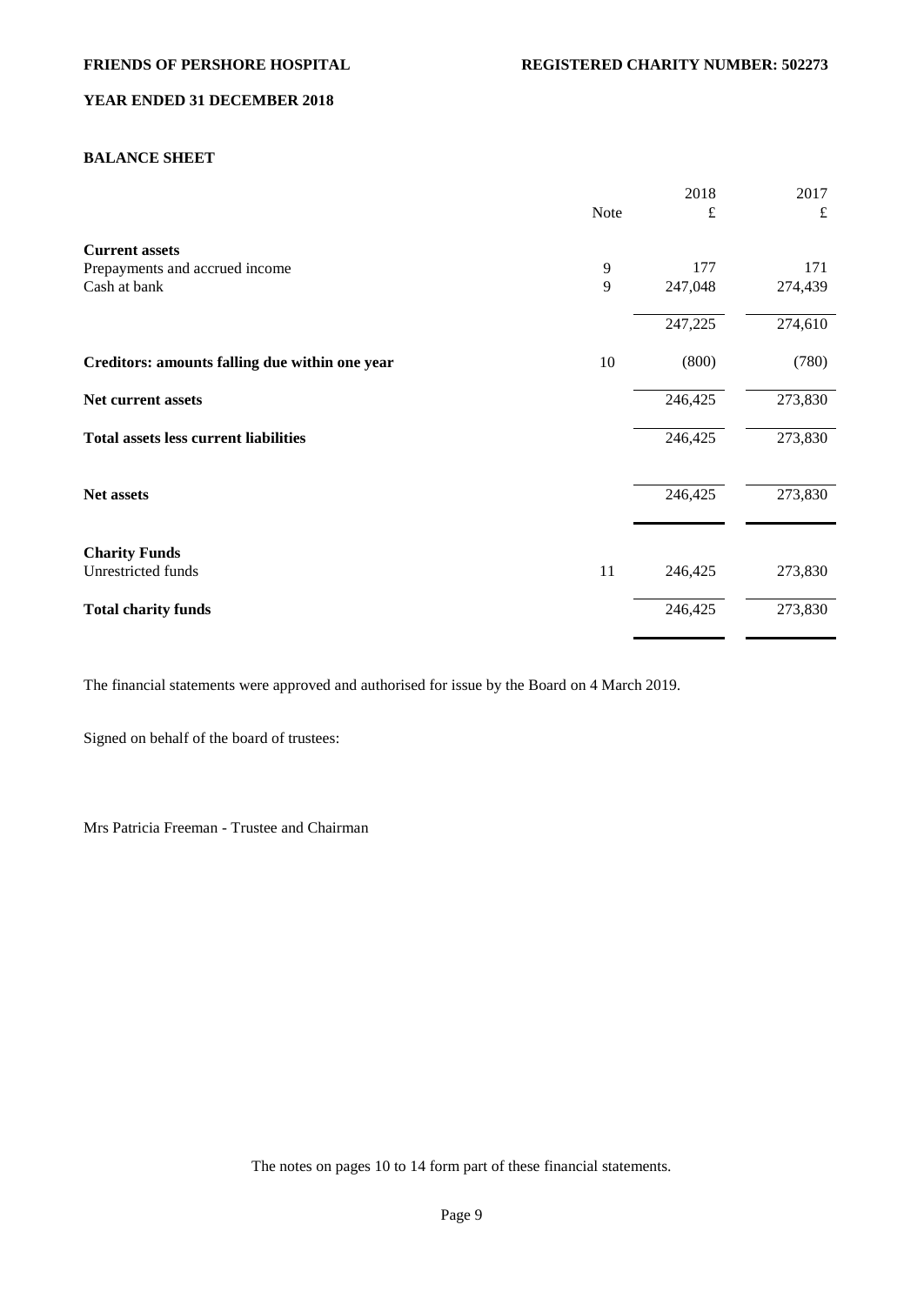## **NOTES TO THE FINANCIAL STATEMENTS**

### **1 Summary of significant accounting policies**

### **General information and basis of preparation**

The Friends of Pershore Hospital is a Charity in England and Wales. The address of the registered office is given in the charity information on page 2 of these financial statements. The nature of the charity's operations and principal activities are described on the Report of the Trustees on pages 4 to 6.

The charity constitutes a public benefit entity as defined by FRS 102. The financial statements have been prepared in accordance with Accounting and Reporting by Charities: Statement of Recommended Practice applicable to charities preparing their accounts in accordance with the Financial Reporting Standard applicable in the UK and Republic of Ireland (FRS 102) issued on 16 July 2014 (as updated through Update Bulletin 1 published on 2 February 2016), the Financial Reporting Standard applicable in the United Kingdom and Republic of Ireland (FRS 102), the Charities Act 2011, the Companies Act 2006 and UK Generally Accepted Practice as it applies from 1 January 2015.

The charity has applied Update Bulletin 1 as published on 2 February 2016 and does not include a cash flow statement on the grounds that it is applying FRS 102 Section 1A.

The financial statements are prepared on a going concern basis under the historical cost convention, modified to include certain items at fair value. The financial statements are presented in sterling which is the functional currency of the charity and rounded to the nearest £1.

The significant accounting policies applied in the preparation of these financial statements are set out below. These policies have been consistently applied to all years presented unless otherwise stated.

### **Funds**

Unrestricted funds are available for use at the discretion of the trustees in furtherance of the general objectives of the charity and which have not been designated for other purposes.

### **Income recognition**

All incoming resources are included in the Statement of Financial Activities (SoFA) when the charity is legally entitled to the income after any performance conditions have been met, the amount can be measured reliably, and it is probable that the income will be received.

Membership subscriptions are taken to income on a received basis and legacies are included when the charity is advised by the personal representative of an estate that payment will be made, or property transferred, and the amount can be quantified.

No amount is included in the financial statements for volunteer time in line with the Charities SORP (FRS 102). Further detail is given in the Trustees' Annual Report.

No income has been declared net of expenditure.

### **Expenditure recognition**

All expenditure is accounted for on an accruals basis and has been classified under headings that aggregate all costs related to the category. Expenditure is recognised where there is a legal or constructive obligation to make payments to third parties, it is probable that the settlement will be required, and the amount of the obligation can be measured reliably.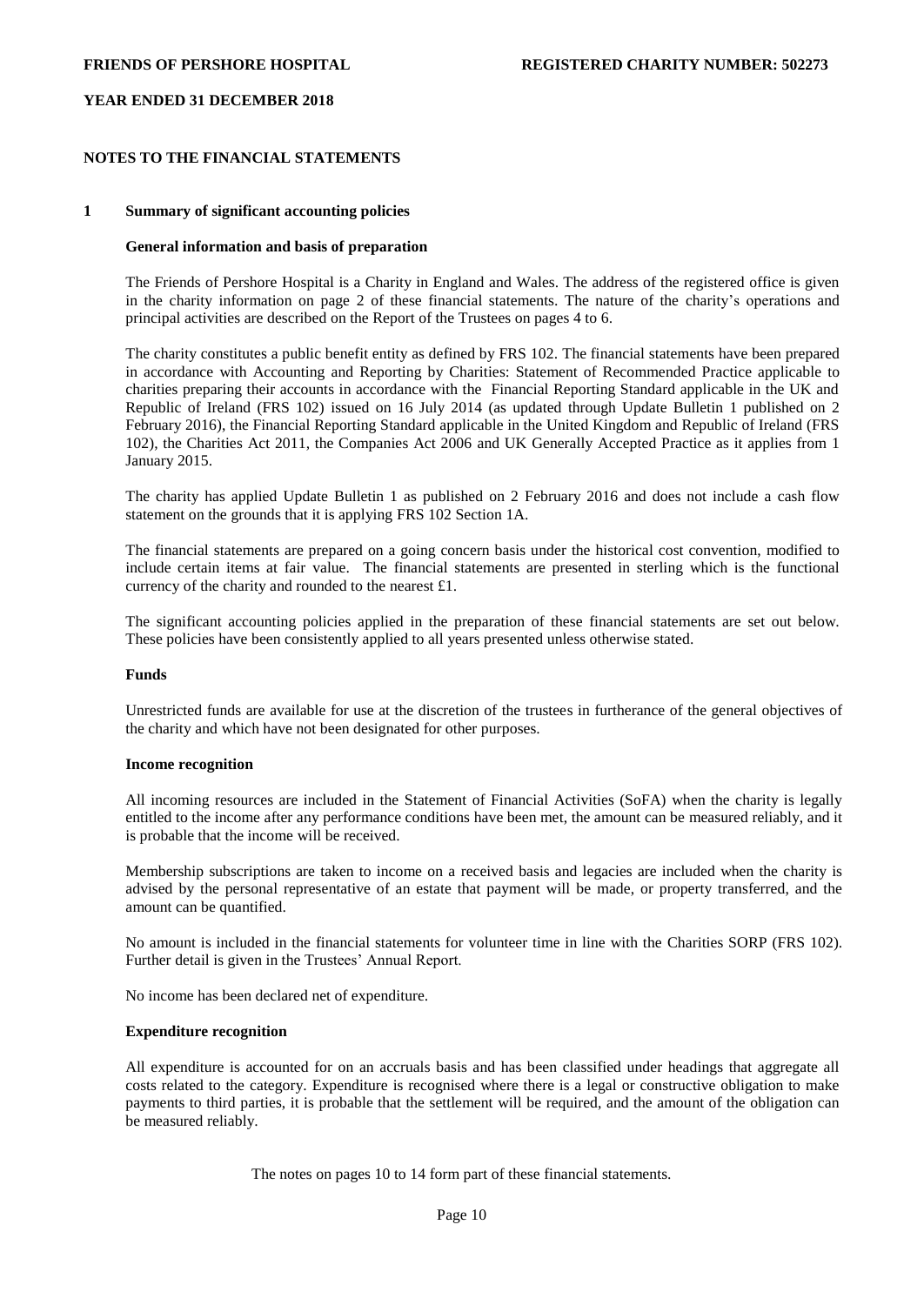## **NOTES TO THE FINANCIAL STATEMENTS (continued)**

### **1 Expenditure recognition (continued)**

Irrecoverable VAT is charged as an expense against the activity for which expenditure arose.

Grants payable to third parties are within the charitable objectives. Where unconditional grants are offered, this is accrued as soon as the recipient is notified of the grant, as this gives rise to a reasonable expectation that the recipient will receive the grants. Where grants are conditional relating to performance then the grant is only accrued when any unfulfilled conditions are outside of the control of the charity.

## **Allocation of support and governance costs**

Support costs are those that assist the work of the charity but do not directly represent charitable activities and include office costs, governance costs, and administrative costs. They are incurred directly in support of expenditure on the objects of the charity and include project management carried out at Headquarters. Where support costs cannot be directly attributed to particular headings, they have been allocated to cost of raising funds and expenditure on charitable activities on a basis consistent with use of the resources.

### **Tax**

The charity is exempt from tax on its charitable activities.

## **2 Income from charitable activities**

|               | 2018<br>£ | 2017<br>£ |
|---------------|-----------|-----------|
| Donations     | 2,545     | 1,516     |
| Gift Aid      | 665       | 766       |
| Legacies      | 26,136    | 134,712   |
| Subscriptions | 2,865     | 2,985     |
| Sundry        | 370       | 40        |
|               | 32,581    | 140,019   |

All income from charitable activities constitutes voluntary income and for the year ended 2018 and 2017 was attributed to the unrestricted fund.

### **3 Investment income**

|                          | 2018<br>£ | 2017<br>£ |
|--------------------------|-----------|-----------|
| Deposit account interest | 1,078     | 470       |
|                          | 1,078     | 470       |

All investment income for 2018 and 2017 was attributed to the unrestricted fund.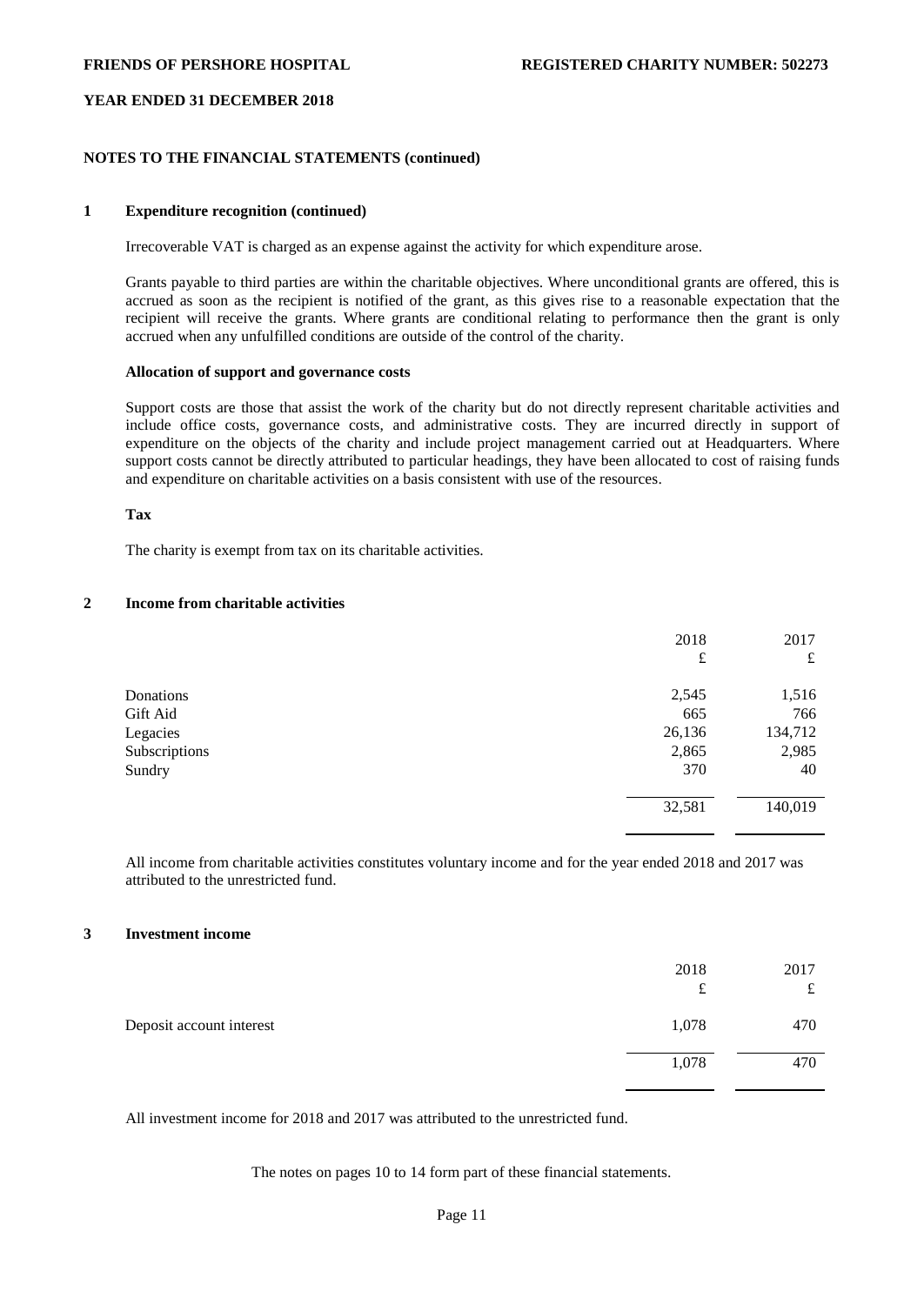# **NOTES TO THE FINANCIAL STATEMENTS (continued)**

## **4 Analysis of expenditure on charitable activities**

|                           | <b>Notes</b> | Activities<br>undertaken directly | Support costs | Total  |
|---------------------------|--------------|-----------------------------------|---------------|--------|
|                           |              | £                                 | £             | £      |
| Hospital expenses         |              | 768                               |               | 768    |
| Equipment and furnishings |              | 46,485                            |               | 46,485 |
| Donations                 | 5            | 12,000                            |               | 12,000 |
| Governance costs          | 6            |                                   | 1,811         | 1,811  |
|                           |              | 59,253                            | 1,811         | 61,064 |

All of the expenditure on charitable funds for 2018 and 2017 were attributed to the unrestricted fund.

# **5 Direct costs of charitable activities**

|                                       | 2018      | 2017   |
|---------------------------------------|-----------|--------|
|                                       | $\pounds$ | £      |
| Hospital flowers and plants           | 621       | 257    |
| Sundry hospital expenses              | 147       | 894    |
| Donations                             | 12,000    | 9,410  |
| Equipment                             | 46,485    | 46,990 |
|                                       | 59,253    | 57,551 |
| Donations were made to the following: | 2018      | 2017   |
|                                       | £         | £      |
| St. Richard's Hospice                 |           | 8,046  |
| Pershore Abbey PCC                    |           | 1,364  |
| <b>Pershore Volunteer Centre</b>      | 12,000    |        |
|                                       | 12,000    | 9,410  |

## **6 Support costs**

|                  | Management<br>$\sim$<br>t | Totals<br>£ |
|------------------|---------------------------|-------------|
| Governance costs | 1,811                     | 1,811       |
|                  | 1,811                     | 1,811       |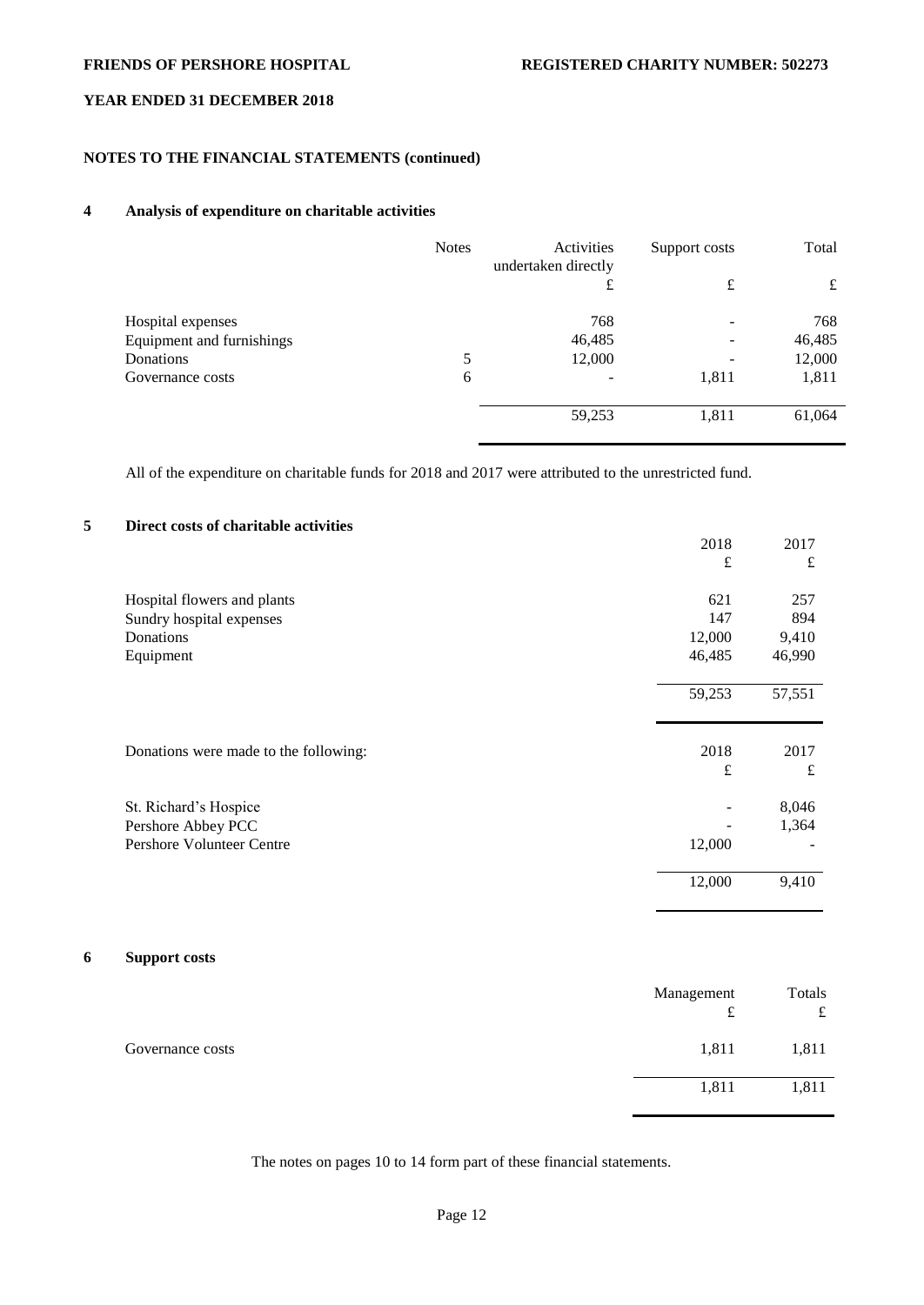## **NOTES TO THE FINANCIAL STATEMENTS (continued)**

### **6 Support costs (continued)**

Support costs, included in the above, are as follows:

|               | 2018       | 2017       |
|---------------|------------|------------|
|               | Governance | Governance |
|               | costs      | Costs      |
|               | £          | £          |
| Subscriptions | 559        | 503        |
| Accounts      | 800        | 980        |
| Expenses      | 40         | 16         |
| AGM costs     | 412        | 520        |
|               | 1,811      | 2,019      |

## **7 Independent examiners remuneration**

The independent examiners remuneration amounts to an independent examination fee of £800 (2017: £780), inclusive of VAT.

### **8 Trustees' and key management personnel remuneration and expenses**

The trustees all give freely their time and expertise without any form of remuneration or other benefit in cash or kind (2017: £nil).

Treasurers' expenses of £40 were reimbursed during the year (2017: £16).

The membership secretary's expenses reimbursed during the year totalled £nil (2017: £nil).

There were no expenses reimbursed to trustees (2017: £nil).

## **9 Current assets**

|                                | 2018        | 2017        |
|--------------------------------|-------------|-------------|
|                                | Total funds | Total funds |
|                                | £           | £           |
| Prepayments and accrued income | 177         | 171         |
| <b>Bank Current Account</b>    | 26,297      | 17,766      |
| <b>COIF</b> Account            | 220,751     | 256,673     |
|                                | 247,225     | 274,610     |

All bank balances related to unrestricted funds both in 2018 and 2017.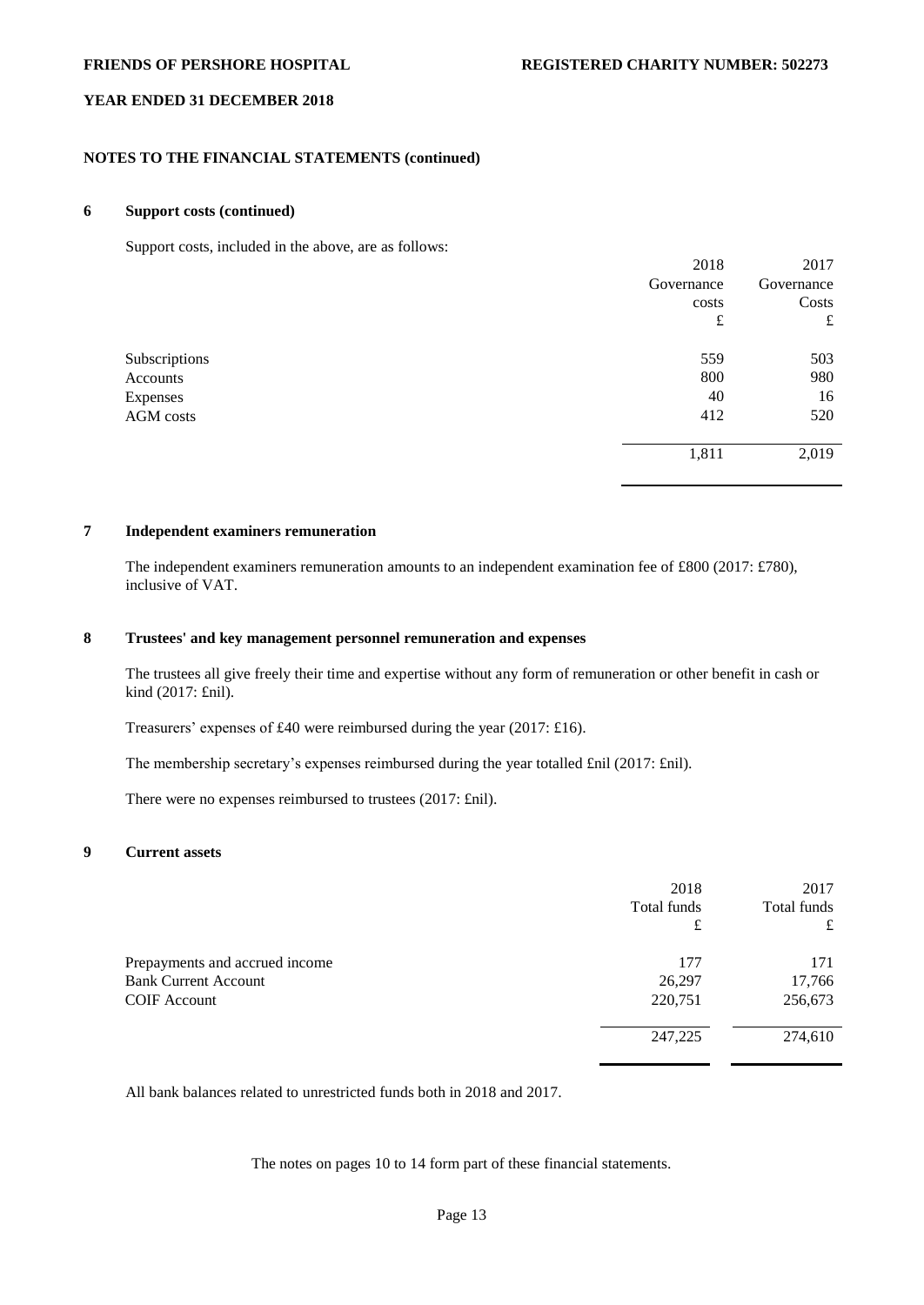## **NOTES TO THE FINANCIAL STATEMENTS (continued)**

## **10 Creditors: amounts falling due within one year**

|                              | 2018<br>£ | 2017<br>£.<br>ىد |
|------------------------------|-----------|------------------|
| Accruals and deferred income | 800       | 780              |
|                              | 800       | 780              |

All creditors falling due after one year related to unrestricted funds both in 2018 and 2017.

## **11 Movement in funds**

|                                                              | At<br>01.01.18        | <b>Net</b><br>movement<br>in funds | At<br>31.12.18 |
|--------------------------------------------------------------|-----------------------|------------------------------------|----------------|
|                                                              | $\pounds$             | £                                  | £              |
| <b>Unrestricted funds</b>                                    |                       |                                    |                |
| General fund                                                 | 273,830               | (27, 405)                          | 246,425        |
| <b>TOTAL FUNDS</b>                                           | 273,830               | (27, 405)                          | 246,425        |
|                                                              |                       |                                    |                |
| Net movement in funds, included in the above are as follows: |                       |                                    |                |
|                                                              | Incoming<br>resources | Resources<br>expended              | Movement<br>in |
|                                                              |                       |                                    | funds          |
|                                                              | $\pounds$             | £                                  | £              |
| <b>Unrestricted funds</b>                                    |                       |                                    |                |

General fund 33,659 61,064 (27,405)

# **TOTAL FUNDS** 33,659 61,064 (27,405)

### **12 Capital commitments**

The charity has no capital commitments for the year ended 31 December 2018 (2017: £nil).

## **13 Related party transactions**

There are no related party transactions during the period (2017: £nil).